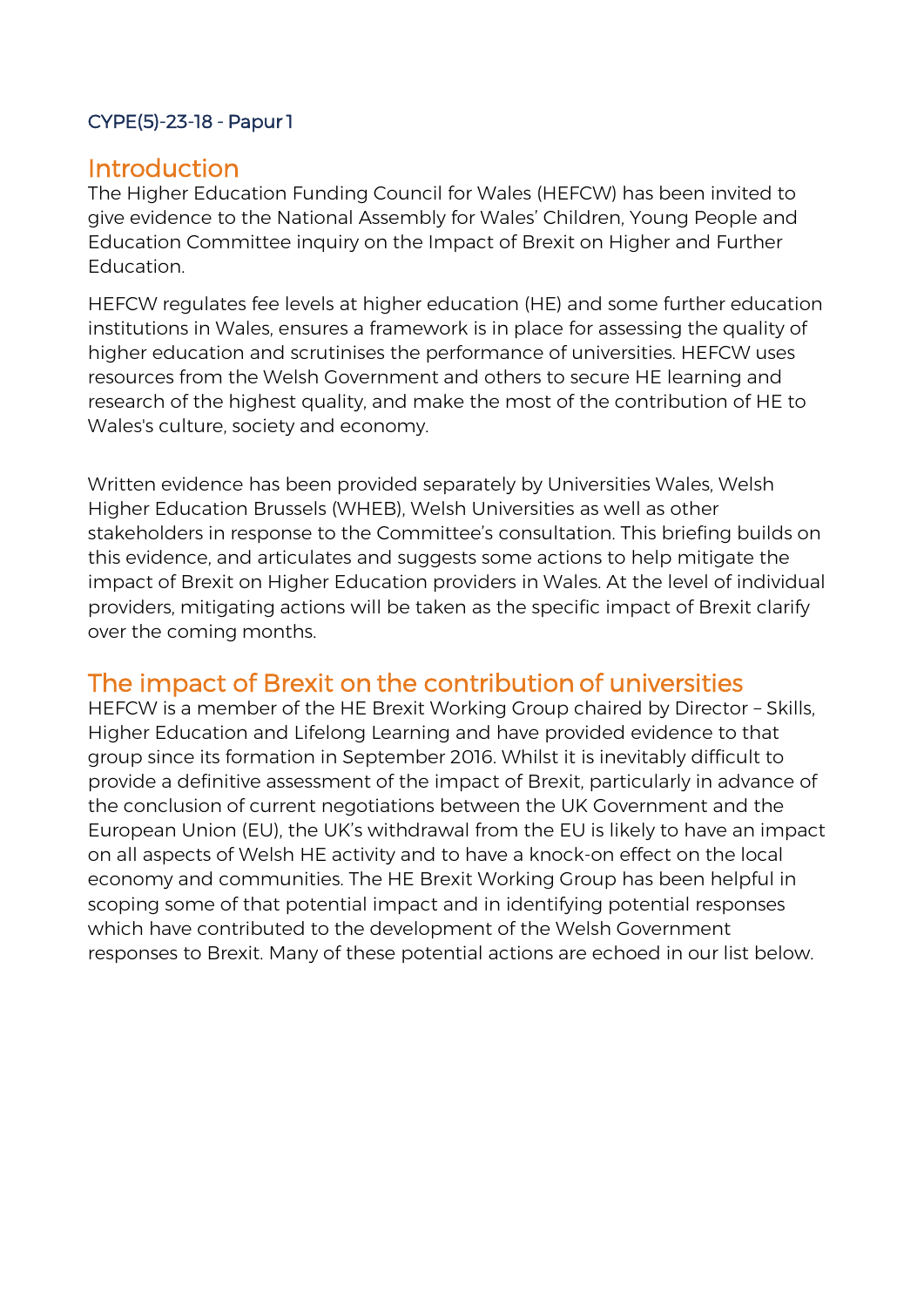The important role that Welsh universities have in working with local communities and economies, and their contribution to society as a whole through the impact of their research and education, is illustrated in HEFCW's recent publication [Innovation Nation: On common ground.](http://www.hefcw.ac.uk/publications/hefcw_reports_and_statistics/hefcw_reports_statistics.aspx) This includes case studies from healthcare and well-being; local access to arts, sport culture and heritage; aspiration-raising activities; and community and school engagement.

Last year, our previous [Innovation Nation](https://www.hefcw.ac.uk/documents/publications/hefcw_reports_and_statistics/HEFCW%20Innovation%20Nation%20English.pdf) publication highlighted universities' contributions to creating and safeguarding jobs, attracting investment skills,work based learning, and collaborative projects. Each of the case studies in this collection contributes to one or more of the Welsh Government's seven Wellbeing Goals. They include EU-funded examples, highlighting the significant contribution that this funding has made to Welsh life through its universities.

HE providers in Wales are internationally competitive and a major economic asset, that bring widespread benefits to W ales as a whole. Their role in strengthening international trade and diplomatic relationships will be increasingly important as the UK leaves the EU.

The effectiveness of HE to deliver these important benefits to Wales is predicated on providers continuing to be *sustainable, accessible, and internationally excellent*. The current uncertainty arising from the Brexit negotiations, especially those concerning the significant economic implications to HE providers, is a key issue affecting their capacity to maintain and build upon the transformational foundations developed so far.

#### GO Wales: Achieve through Work Experience programme

HEFCW is the 'Lead Beneficiary' of a major Structural Funds programme that enables the universities in Wales to support the employability of disadvantaged HE students. The GO Wales: Achieve through Work Experience (AtWE) Programme receives funding from the European Social Fund. The programme's budget is approximately £9.5m. The programme attracts match funding from HEFCW, the nine universities who deliver the programme and from a small number of employers (private, public and third sector) who host paid work experience opportunities through the programme.

The funding enables universities to work intensively with young, disadvantaged students who are most likely to be NEET (not in employment, education or training) when they leave HE, creating bespoke work experience opportunities for them with local employers and supporting them to learn from their work experience, with the aim of developing their employability skills.

The students whom the universities support through the AtWE Programme are students who would be unlikely to access mainstream careers and employability support, and unlikely to compete successfully for graduate jobs. The funding has enabled the universities to develop and implement systems to identify students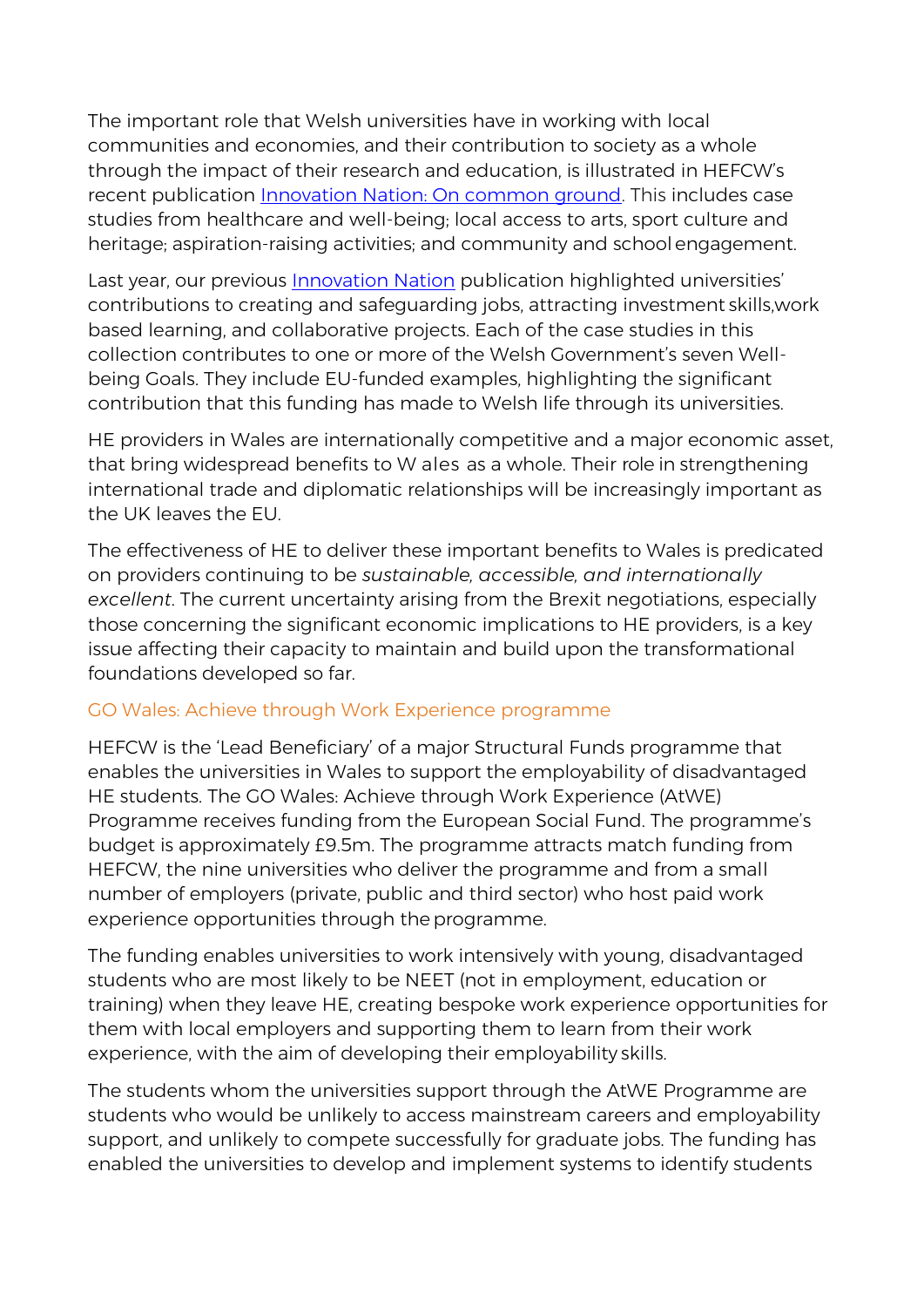who are in need of the programme and has provided the universities with additional resources to be able support the students intensively.

As local employers host work experience for the students on the programme, the programme is helping employers to understand the benefits of a diverse workforce.

## Suggested actions to help mitigate impacts

We have articulated and suggested below some actions that Welsh Government and/or UK Government could take to mitigate the impact of Brexit on HE institutions in Wales. We fully acknowledge that the Welsh Government is already active in this space, including working with the UK Government in those areas which are not devolved.

- i. Clarifying as soon as possible the fee and loan status of EU students studying in Wales from 2019.
	- **The majority of students start their research about studying abroad more** than 12 months in advance of actual enrolment. The UCAS portal for 2019 entry opened on 8 May 2018, which means that prospective students to Wales can now search for courses starting in September 2019. Scotland has already confirmed that EU students will be subject to the same fee arrangement in 2019/20 as they are currently in Scotland[.](#page-3-0)<sup>1</sup> HE providers in Wales have welcomed the confirmation that EU students currently studying here will receive student support for the duration of their studies. However, further clarity is needed on the fee and loan status of EU students from 2019 in Wales.
- ii. Confirming UK immigration arrangements for new EU students and staff from 2019 onwards, and for UK students studying and on placements in the EU.
	- The uncertainty around the fee and loan status for EU students is one of several Brexit-related factors that could negatively affect EU student enrolments. The lack of clarity around the immigration status and procedures for EU citizens' more widely could also make Wales a less attractive place to study and work.
- iii. Investing in increased activities in Global Wales to promote Wales in the EU and other countries outside the EU as a welcoming destination to study.<sup>2</sup>
- iv. Ongoing communication by Welsh Government to continue to confirm that Wales warmly welcomes EU and International staff and students to its universities and colleges.
- v. Implementing as soon as possible the recommendations made by Sir Ian Diamond in the 'Independent review of Higher Education funding and student finance arrangements' to increase funding to Welsh Higher

-

<sup>1</sup> [www.timeshighereducation.com/news/scotland-confirms-free-tuition-eu-students-2019-20](https://www.timeshighereducation.com/news/scotland-confirms-free-tuition-eu-students-2019-20)

<sup>2</sup> Study [in Wales; Global Wales](https://www.gov.uk/government/publications/framework-for-the-uk-eu-partnership-science-research-and-innovation?utm_source=UUKi%2BDirector%27s%2Bupdate%2Blist%2B-%2Bcurrent&utm_campaign=ed44ee88a4-EMAIL_CAMPAIGN_2018_04&utm_medium=email&utm_term=0_294e9c9d72-ed44ee88a4-100202461)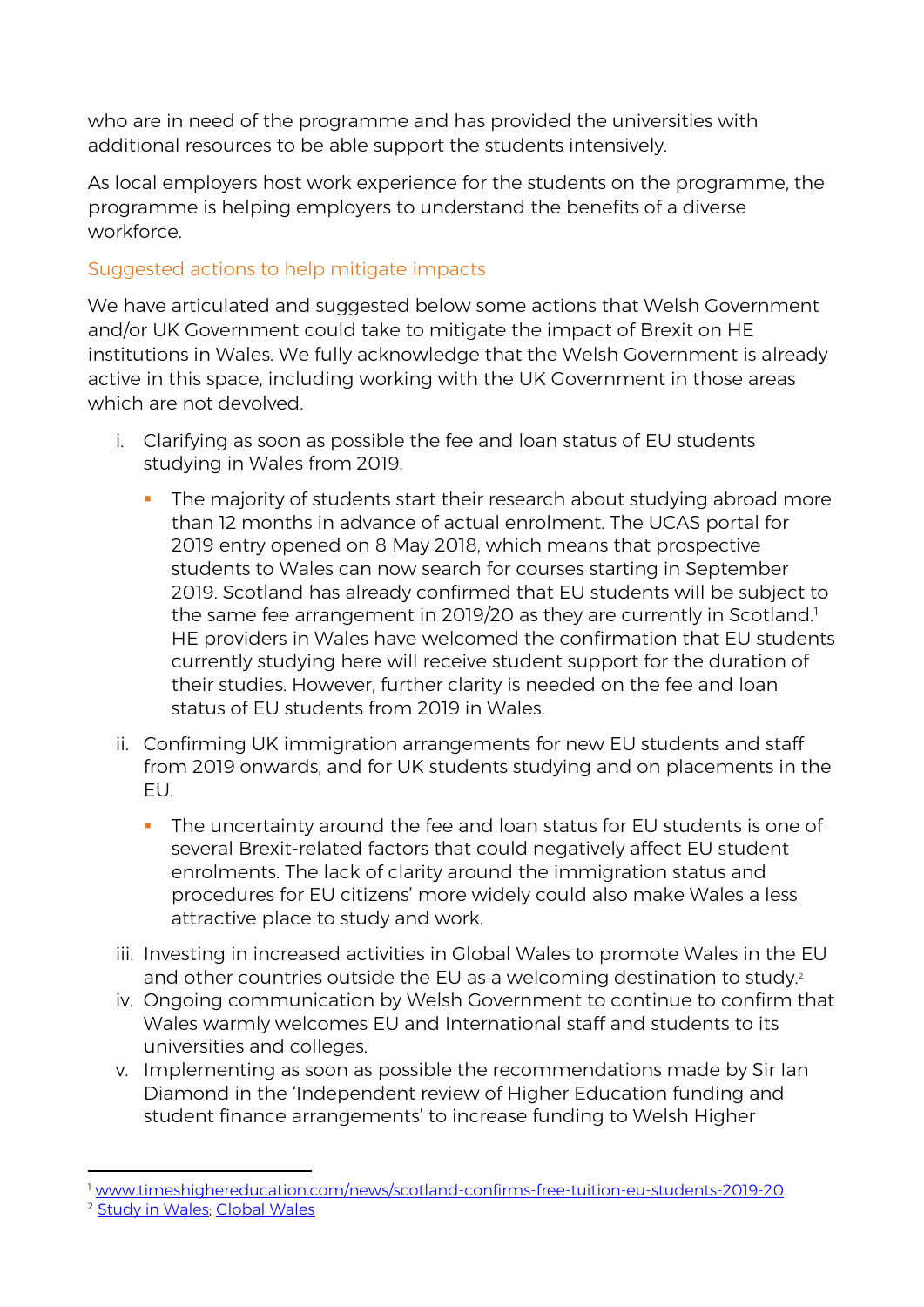<span id="page-3-0"></span>Education providers to better enable them to meet the needs of Wales and the policy priorities of the Welsh Government.

- vi. Continuing engagement with European Standards and Guidelines (ESG) for qualifications, programmes and other provision, and relevant European Commission (EC) directives (e.g. on professional standards).
	- Learner success and employability issues arising from Brexit, could also include difficulties relating to the recognition and comparability of qualifications. The EU plays an important role in system development. European Standards and Guidelines (ESG) enable HE providers to demonstrate quality and increase transparency, helping to build mutual trust and better recognition of their qualifications, programmes and other provision. HE providers in Wales' external quality assurance reviews must comply with ESG requirements[.](#page-3-1)<sup>33</sup>
- vii. Confirming the UK's continued participation in ERASMUS.Promoting bilateral mobility schemes in Wales, which provide a wide diversity of opportunity and experience for learners in Wales.
	- **ERASMUS+** forms a major mechanism of mobility for students at Welsh universities, providing over 40% of mobility opportunities for students based in Wales who undertake mobility within the EU. In 2016/17, almost 700 students at Welsh universities took part in the ERASMUS+ programme. Over 4,500 students at Welsh universities, and over 700 academics and teachers participated in Erasmus+ during 2007-14.
	- **Modern languages departments rely heavily on ERASMUS+ funding to** support the mobility of their students for whom experience of studying and/or working in another language is compulsory in their studies.
	- **Continued participation in the ERASMUS programme by the UK is** desirable given its success as a brand, which is recognised by students and providers globally. This level awareness cannot be replicated by a national programme.
	- **Without the range of opportunities offered through ERASMUS, it could** be more difficult for HE providers to promote mobility, particularly to disadvantaged groups who are already less likely to be mobile during their studies.
- viii.Implementing the recommendations made by Professor Graeme Reid in the 'Review of Government Funded Research and Innovation in Wales'.<sup>[4](#page-3-1)</sup> again to better enable them to meet the needs of Wales and the policy priorities of the Welsh Government and to position Wales more strongly to prosper in a post-Brexit context.
- <span id="page-3-1"></span>ix. Agreeing the UK's status in the Horizon Europe programme as anearly element of the future UK-EU relationship agreement. Clarifying the detail of this status at an early stage, including whether the UK will have access to all

<sup>-</sup><sup>3</sup> [Quality Assessment Framework for Wales, H](https://www.hefcw.ac.uk/documents/publications/circulars/circulars_2018/W18%2005HE%20Annex%20A.pdf)EFCW, March 2018

<sup>4</sup> [Reid Review](https://gov.wales/topics/science-and-technology/science/reid-review/?lang=en)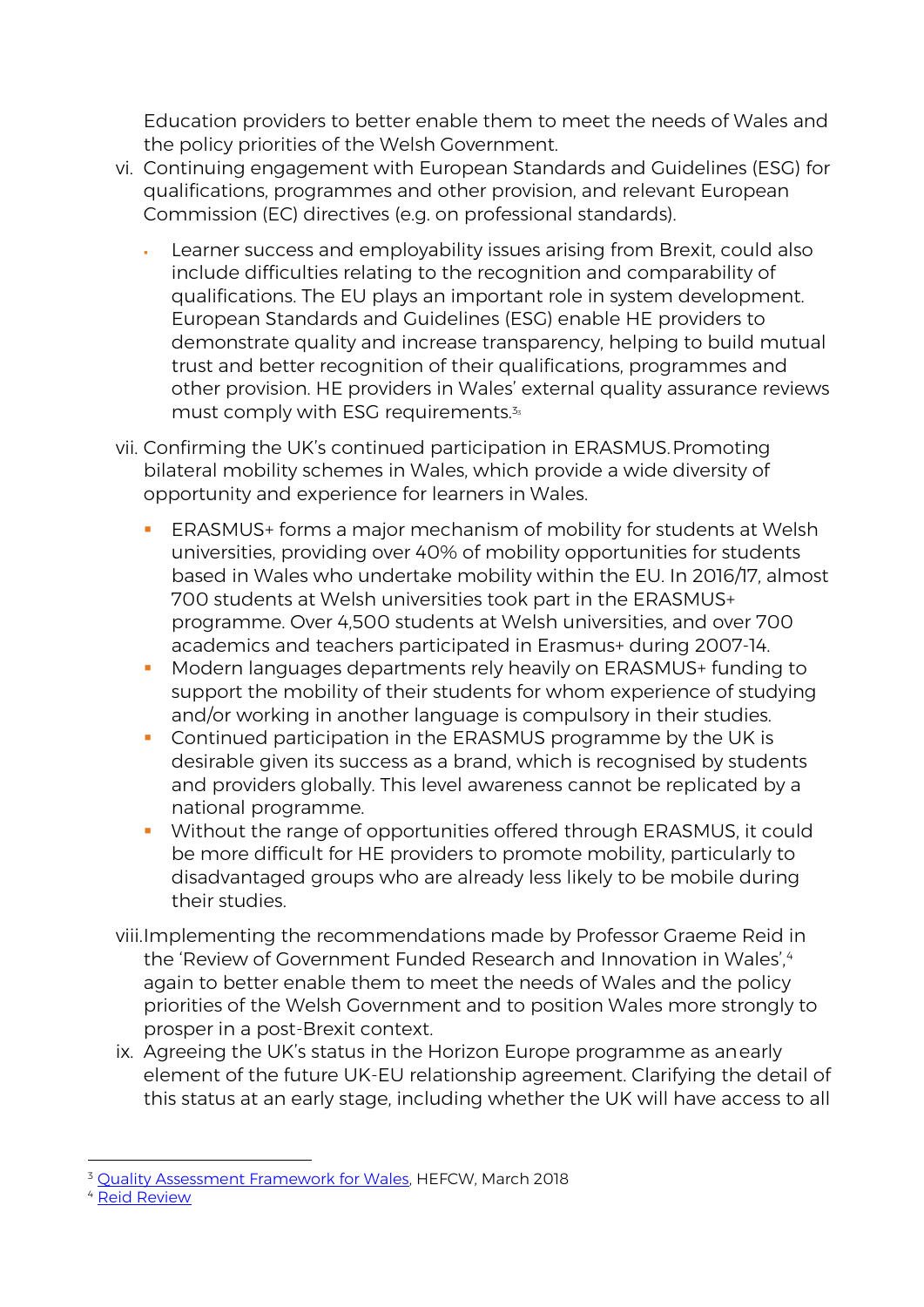parts of Horizon Europe and the influence it will have relative to EU countries.

- **Horizon 2020 (the current major EU research and innovation** programme) has a budget of around €70 billion for the period 2014- 2020. Welsh universities success in this programme accounts for nearly two-thirds of Welsh participations so far, and over 60% of funding to Wales. Projects have been funded across a range of areas including excellent science, industrial leadership and societal challenges.
- On 7 June 2018, the European Commission (EC) published a  $\epsilon$ 100 billion proposal for Horizon Europe (the next EU Framework Programme for Research and Innovation, and successor to Horizon 2020), due to begin in 2021.<sup>5</sup>
- On 22 May 2018, the UK Government published its vision for a future UK-EU 'Science and Innovation Pact.' In her statement on 19 May 2018, the UK Prime Minister made clear that association to Horizon Europe should form part of this future relationship. She stated that the UK would be prepared to make an appropriate contribution for 'full access' to the programme.
- UK HE sector bodies (including UUKi and WHEB) share the view that the UK should become a 'full associate' participant in Horizon Europe and Erasmus. The conditions for the UK's association to Horizon Europe, such as its level of influence over the shape of the programme and its financial contribution, will need to be negotiated. Early confirmation on the details of the UK's specific status including whether it will have access to all parts of the programme is needed.
- x. Influencing platforms and networks that contribute to the EU's informal decision-making and engagement processes. This will serve to compliment any continued UK engagement with existing networks/ programmes, and help strengthen Wales' relationship with the EU.
- xi. Aligning UK level strategic funding opportunities with the priorities and 'missions' of Horizon Europe. This could facilitate and showcase UK and Wales engagement, and support the critical mass to enable breakthroughs in other key areas (such as health and energy systems), over a 10 to 15 year period.
	- Welsh HE providers have been effective in using limited research income to support high impact research.<sup>6</sup> A recent Royal Society report on research infrastructures in Great Britain indicated that Wales has the lowest percentage of research infrastructures in Great Britain. <sup>7</sup> European engagement and funding has helped to close this gap through capacity building and collaborative opportunities, but without further sustained investment, this momentum could lost.

<sup>-</sup><sup>5</sup> Still in the Game: Horizon Europe proposal offers hope to UK', Research Fortnight, 13 June 2018, p2

<sup>6</sup> International Comparative Performance of the Welsh Research Base 2013, Elsevier for HEW, HEFCW and the Welsh Government

<sup>&</sup>lt;sup>7</sup> A snapshot of [UK research infrastructures, T](https://royalsociety.org/topics-policy/publications/2018/research-infrastructures-uk-snapshot/)he Royal Society, January 2018